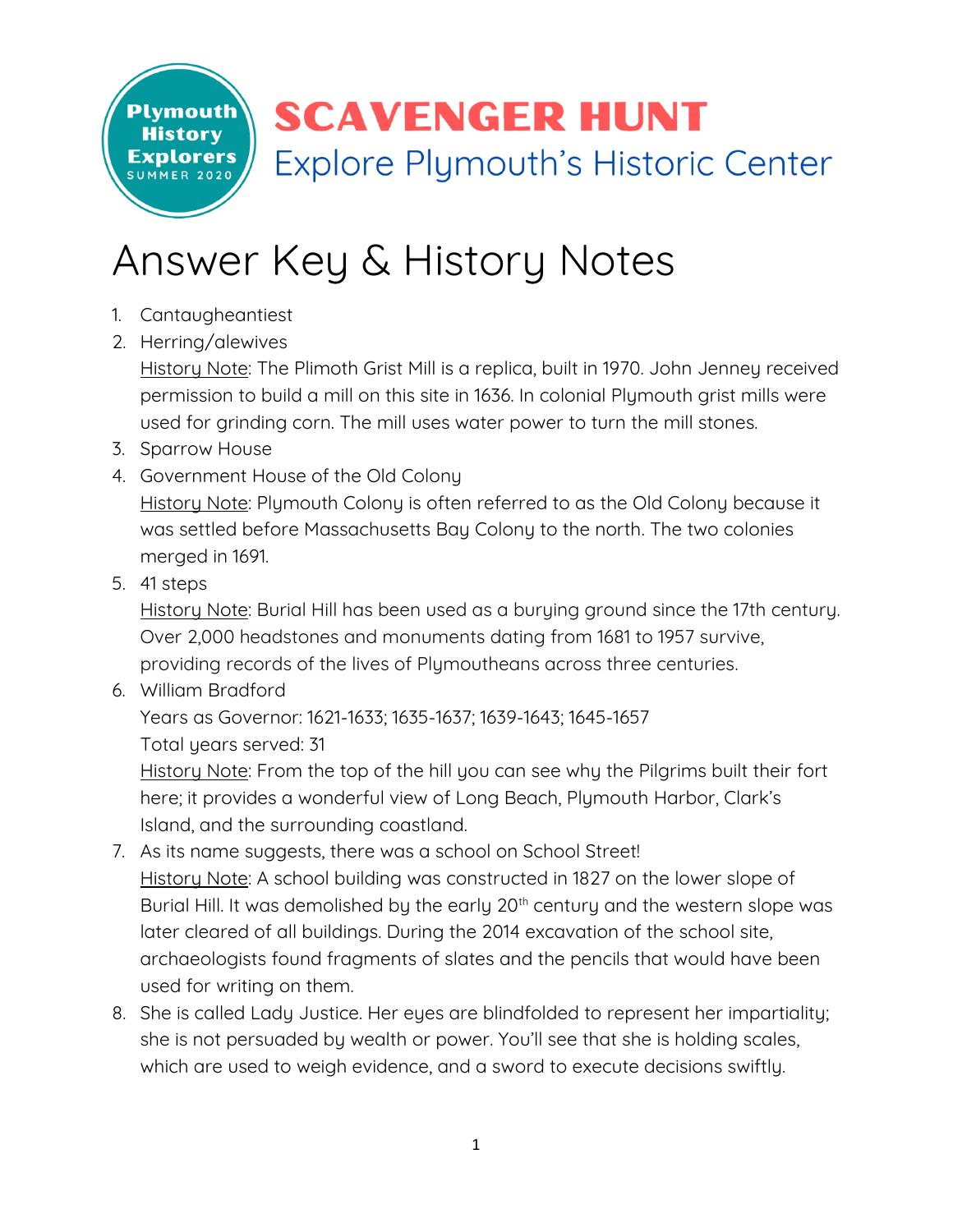History Note: This building was built in 1820 as the Plymouth County Court House. Lady Justice is a reminder of the importance of fair trials in the American judicial system. The building was renovated in 2016/17 as Plymouth's new Town Hall.

9. 3 fish (or dolphins)

History Note: The Pilgrim Society built Pilgrim Hall Museum in 1824. This fountain used to have a model of the *Mayflower* on top, where the water comes out.

10. Memorial Drive was originally Hedge Place.

Other name changes: Drew Place  $\rightarrow$  Chilton Street

Samaria Place → Winslow Street Queen Street  $\rightarrow$  North Street King Street  $\rightarrow$  Middle Street First Street  $\rightarrow$  Leyden Street

History Note: The Plymouth Antiquarian Society's Hedge House Museum was built where Memorial Hall is today in 1809. In 1830 it became the home of Thomas and Lydia Hedge. Thomas' brother, Isaac Lothrop Hedge, lived in the white house on the opposite corner, which still stands today. The road between their properties was called Hedge Place. The Antiquarian Society moved the Hedge House to its current location in 1924.

- 11. Francis LeBaron (1668-1704); he was a physician
- 12. Rose T. Briggs (1893-1981); she dedicated her life to preserving Plymouth's history at both the Antiquarian Society and Pilgrim Hall Museum
- 13. For a map of the Plymouth Scallop Roll, visit [https://plymouthchamber.com/calendar-events/public-art-display/.](https://plymouthchamber.com/calendar-events/public-art-display/) The scallop is a symbol of Christian pilgrimage and is often used to represent the *Mayflower* Pilgrims. It can be seen on Plymouth gravestones and at the National Monument to the Foregathers.
- 14. The harbor wall (the one with the pointy rocks on top) was completed in 1938. History Note: The wall was built by the Works Progress Administration (WPA), an agency created by the New Deal to create jobs for the unemployed during the Great Depression. Its design was inspired by sea walls in Plymouth, UK.
- 15. 1920, the 300<sup>th</sup> anniversary of the Pilgrims' landing. It is dedicated in memory of the "Heroic Women of the *Mayflower*"; many of their names are engraved on the back of the fountain.
- 16. Chocolate

History Note: In the 18<sup>th</sup> century, chocolate was known only as a fashionable beverage, usually served hot and flavored with sugar, chili pepper, and spices like cloves and vanilla. Hannah Jackson prepared what we would today call cocoa powder.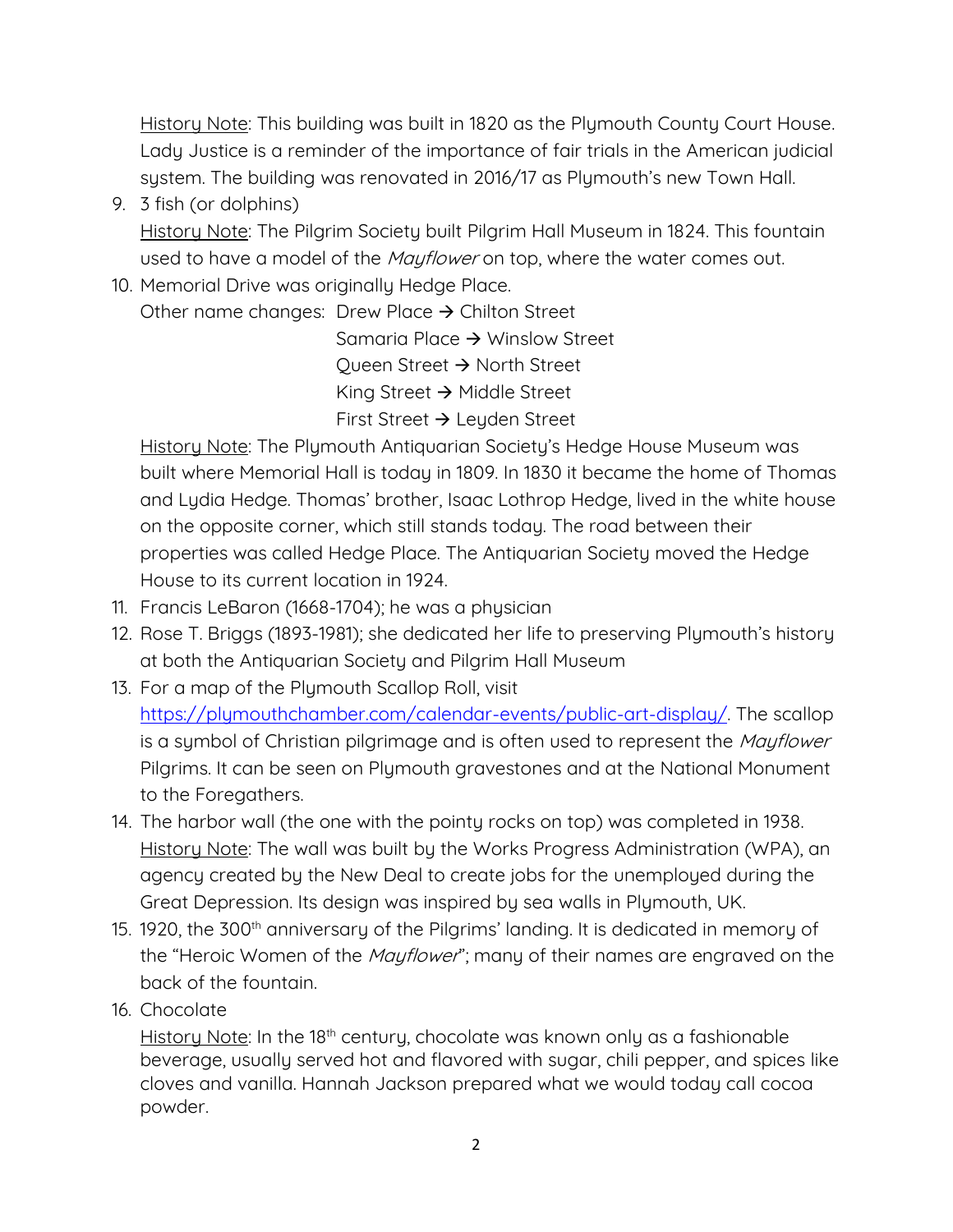17. Massasoit; "sachem" means leader/chief

History Note: "Massasoit" is a title meaning "great leader". This is the name commonly used to refer to the Wampanoag leader who forged a peaceful relationship with the Plymouth colonists in the first decades of their settlement. His other name was Ousamequin.

18. 46 individuals are listed on the inscription. The "Other" after Ellen More's name refers to her siblings, Jasper and Mary. That brings the total to 48. Missing from this list are four additional *Mayflower* passengers who died the first year: Dorothy Bradford, William Butten, James Chilton, and Edward Thompson. The correct total is 52. The inscription states that there were 104 *Mayflower* passengers; this number includes Oceanus Hopkins, born during the voyage, and Peregrine White, born while the ship was off Cape Cod.

History Note: Cole's Hill was named for John Cole, who built a house on its northeast corner in 1697. According to tradition, the Pilgrims buried their dead on Cole's Hill before using the burying ground on what is now Burial Hill. The bones were discovered at different times, either after heavy rains or when water and sewer lines were being installed. They were first kept on top of the 19<sup>th</sup>-century canopy over Plymouth Rock. In 1921 they were interred in the sarcophagus.

19. 100 years ago (the 300<sup>th</sup> anniversary was in 1920)

20. 37

21. 1620; year the *Mayflower* arrived

History Note: From here you can see the newly renovated *Mayflower II*, which was built in Plymouth, UK and first arrived in our harbor in 1957.

22. Governor and historian

History Note: Bradford's journal, *Of Plymouth Plantation*, is one of the most important sources documenting the Pilgrims' decision to settle in the New World and the early years of Plymouth Colony.

- 23. Eagle; sculptor is Barney Zeitz
- 24. Dedicated to "English Women of Courage, Fortitude and Devotion"; she is holding a book (possibly a Bible)
- 25. 12 fish/herring

History Note: As you reach the end of the path behind the Plimoth Grist Mill take a moment to read the interpretive sign and look at the fish ladder that helps the herring get over the dam each spring.